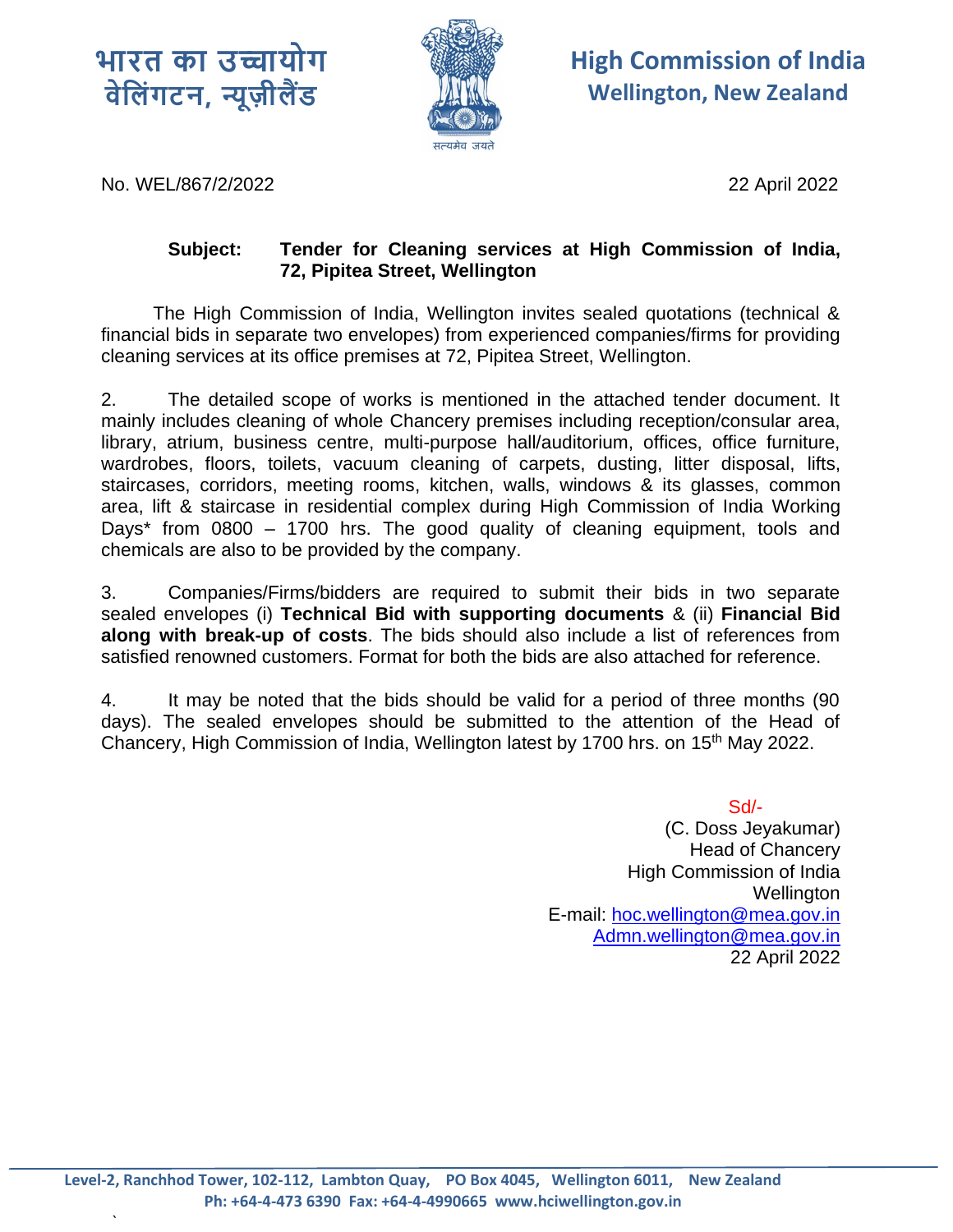## **Wellington/867/2/2022 High Commission of India Wellington**

**Date: 22nd April 2022**

## **TENDER**

## **Cleaning Contract for the Premises of High Commission of India, Wellington**

1. **Scope of Work** – Commercial offers are invited for annual contract for cleaning of premises of High Commission of India in Wellington. The company/firm/agency would be required to provide onsite services for the requisite cleaning on an annual basis at a reasonable price.

Details of services are as follows:

- A. Deployment of cleaners for cleaning of overall premises of the High Commission of India, Wellington.
- B. The scope of works includes the following but not limited to:
	- Vacuum, mop and disinfect all hard floors
	- Vacuuming of carpet areas especially under desks/tables
	- Dust all furniture, windowsills, partitions, fixtures and ledges
	- Remove non-permanent marks and blemishes from all doors and walls.
	- Wash all dishes. Keeping fridges, microwaves, dishwashers and all cupboard doors clean.
	- Empty all bins, replace bin liners and remove rubbish to disposal point
	- All other cleaning related works
- C. It includes whole High Commission of India premises including security check post, reception/consular area, library, atrium, business centre, multi-purpose hall/auditorium, catering kitchen, offices, conference hall, meeting rooms, office furniture, wardrobes, floors, toilets, vacuum cleaning of carpets, dusting, litter disposal, lifts, staircases, corridors, kitchen, walls, windows & its glasses, common area, lift & staircase in residential block and front/rear outside area of the premises.
- D. Purchase and supply of all required cleaning materials/equipment for cleaning/sweeping/vacuuming of the premises. It also includes fixing of automatic air freshener dispensers & refilling of fresheners for conference room, meeting room, reception area, consular area, auditorium, and other selected areas in corridors. All materials/equipment should be of good quality. High Commission of India may choose to supply its own cleaning materials.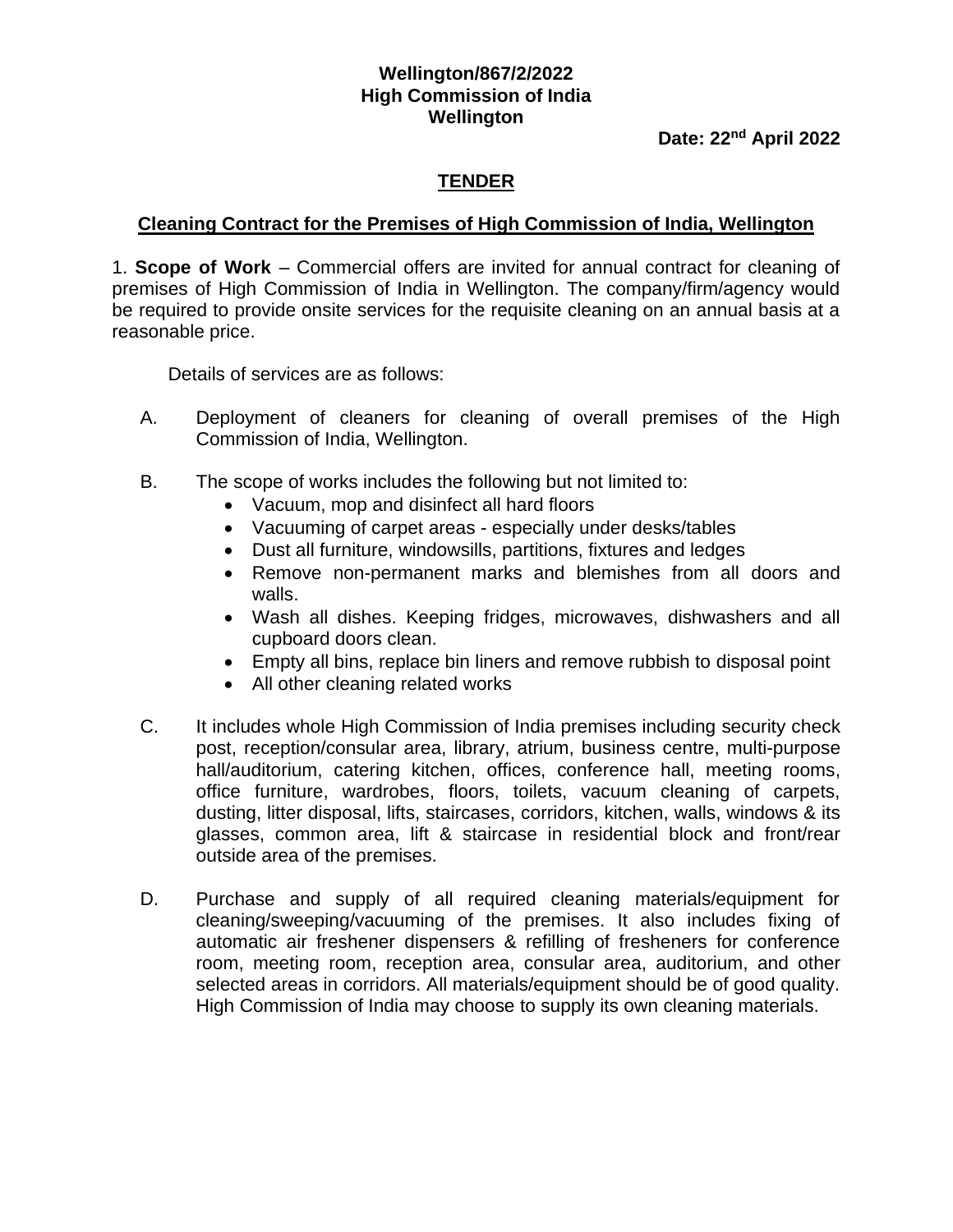E. The tentative scope of work /schedule/frequency for the cleaning of specified area is as under. The bidder must inspect the site and understand the full scope of work before bidding:

| Area                                                                                                                               | <b>Daily</b> | <b>Weekly</b> | <b>Other</b>     |  |  |  |
|------------------------------------------------------------------------------------------------------------------------------------|--------------|---------------|------------------|--|--|--|
| Basement Parking area                                                                                                              |              |               | Monthly or as &  |  |  |  |
|                                                                                                                                    |              |               | when needed      |  |  |  |
| <b>Basement Toilet</b>                                                                                                             | Yes          |               |                  |  |  |  |
| Front & rear Entry- open to road                                                                                                   | Yes          |               |                  |  |  |  |
| Guards Room (Front & Rear)                                                                                                         | Yes          |               |                  |  |  |  |
| Common Area (Ground Floor)                                                                                                         | Yes          |               |                  |  |  |  |
| Corridors/ Lifts/ Lifts Lobby                                                                                                      |              |               |                  |  |  |  |
| Toilet (Visitors)                                                                                                                  | Yes-         |               |                  |  |  |  |
|                                                                                                                                    | Twice        |               |                  |  |  |  |
|                                                                                                                                    | daily        |               |                  |  |  |  |
| <b>Reception-Waiting Area</b>                                                                                                      | Yes          |               |                  |  |  |  |
| Reception & Office- Ground Floor                                                                                                   | Yes          |               |                  |  |  |  |
| Library                                                                                                                            | Yes          |               |                  |  |  |  |
| Common office First floor                                                                                                          | Yes          |               |                  |  |  |  |
| Individual offices                                                                                                                 | Yes          |               |                  |  |  |  |
| Floor-<br>First<br>Common<br>area                                                                                                  | Yes          |               |                  |  |  |  |
| Corridors/ Lifts/ Lifts Lobby                                                                                                      |              |               |                  |  |  |  |
| <b>Staircases Office and Residence</b>                                                                                             |              |               | Monthly sweep or |  |  |  |
|                                                                                                                                    |              |               | as & when needed |  |  |  |
| Residencial<br>quarters-Corridors/                                                                                                 |              | Yes           | As & when needed |  |  |  |
| Lifts/ Lifts Lobby                                                                                                                 |              |               |                  |  |  |  |
| Spot Cleaning of all glass doors                                                                                                   | Yes          |               |                  |  |  |  |
| and windows- All public & office                                                                                                   |              |               |                  |  |  |  |
| area.                                                                                                                              |              |               |                  |  |  |  |
| To keep the following areas in good order all the times the cleaners would<br>need to check these areas daily and clean as needed. |              |               |                  |  |  |  |
| <b>Business Centre</b>                                                                                                             | As and       | Yes           |                  |  |  |  |
|                                                                                                                                    | when         |               |                  |  |  |  |
|                                                                                                                                    | needed       |               |                  |  |  |  |
| Toilets- Ladies & Gents Ground                                                                                                     | Yes          |               |                  |  |  |  |
| Floor                                                                                                                              |              |               |                  |  |  |  |
| To keep the following areas in good order all the times the cleaners would                                                         |              |               |                  |  |  |  |
| need to sweep/mop/wipe at least once a week/as when needed. The cleaning                                                           |              |               |                  |  |  |  |
| company must quote a separate price for an "After event clean".                                                                    |              |               |                  |  |  |  |
| Atrium                                                                                                                             |              |               |                  |  |  |  |
| <b>Multipurpose Hall</b>                                                                                                           |              |               |                  |  |  |  |
| <b>Catering Kitchen</b>                                                                                                            |              |               |                  |  |  |  |
| Toilets- Ladies & Gents Ground                                                                                                     |              |               |                  |  |  |  |
| Floor                                                                                                                              |              |               |                  |  |  |  |
|                                                                                                                                    |              |               |                  |  |  |  |

F. Cleaning/Sweeping/vacuuming/dusting must carry out between 0800-1700 hrs. on all working days (As per High Commission of India's Calendar. It must be noted High Commission workings days may differ from normal New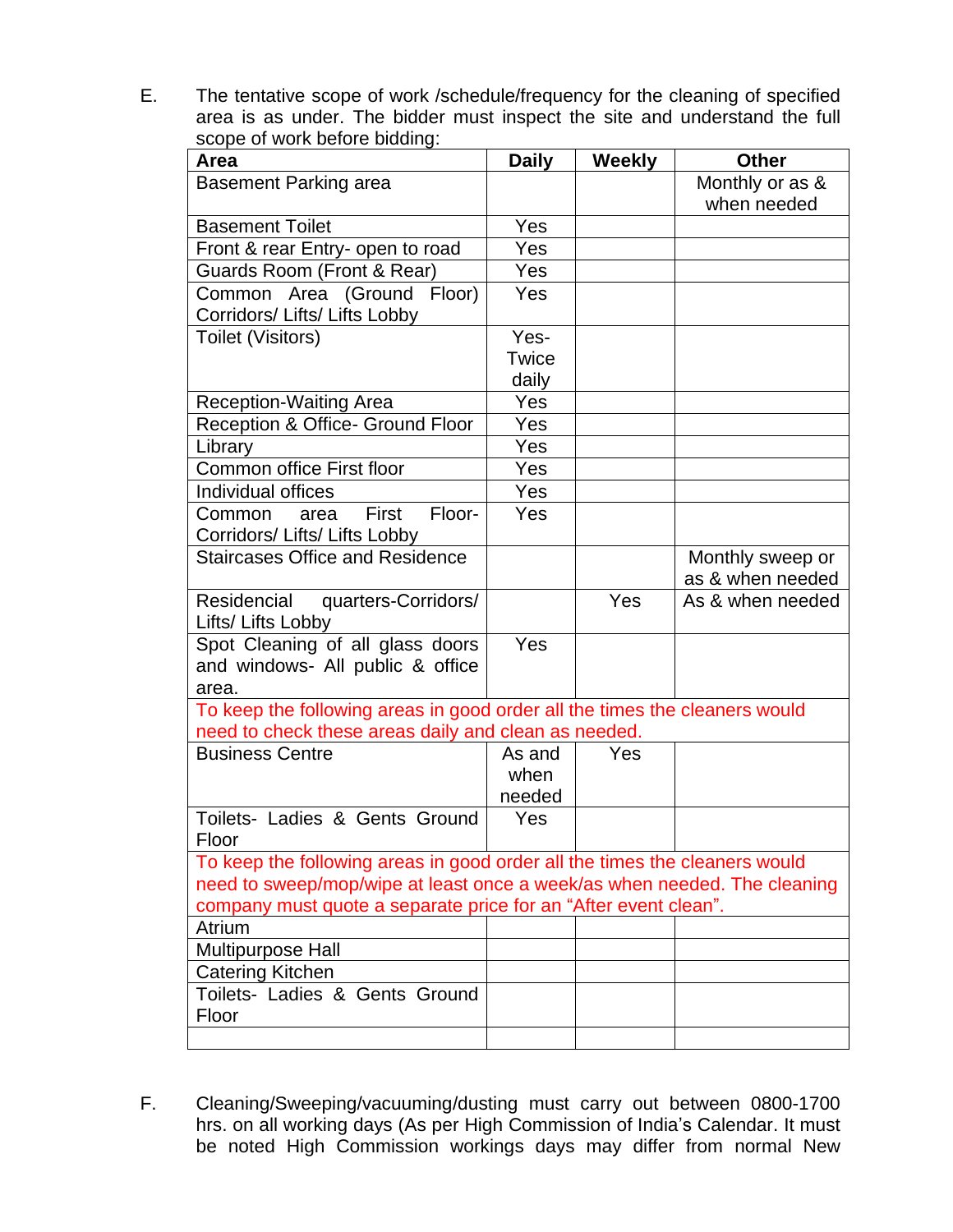Zealand working days). Cleaners may be required on afterhours/weekends on important occasions also, as, and when required.

## 2. **Eligibility Criteria:**

- The bidder should have a minimum of 3 years of experience in the field of providing cleaning services / materials to other official/commercial buildings/offices.
- The bidder should have experience in providing services in security sensitive organizations, offices, and large commercial establishments.
- The bidder should be able to provide at least two User Satisfaction certificates from other organizations.
- The bidder should provide valid GST Number and Company Registration Number.
- The bidder should have capability of providing a service replacement at the High Commission premises if the regular cleaning staff doesn't arrive to work due to any reasons.
- The bidder should be able to deploy experienced cleaning staffs (in proper uniform) on all working days (two from  $0800 - 1200$  hrs and two from  $0800 - 1200$ 1700 hrs).

## **3. Important Schedule for Tender Notice:**

| Date of Publishing of Bids                     |               | 22.04.2022             |
|------------------------------------------------|---------------|------------------------|
| Date of Receiving of bids (Start)              | $\mathcal{L}$ | 26.04.2022             |
| Date of Clarification (Start)                  |               | 26.04.2022             |
| Date of Clarification (End)                    |               | 13.05.2022             |
| <b>Bid Submission Closing Date &amp; Time:</b> |               | 16.05.2022 & 1400 hrs. |
| Technical Bids Opening Date & Time:            |               | 16.05.2022 & 1430 hrs. |
| Financial Bids Opening Date & Time:            |               | 16.05.2022 & 1500 hrs. |

**4. Visit to High Commission Premises –** Registered/Interested firms/agencies may visit the High Commission between 28 April – 6 May 2022 between 1400 hrs. to1600 hrs. (with prior appointment only) to discuss more details about the scope of works/specifications and site visit. Please contact: Mr. Praveen Kumar Sharma, 0064- 22-4329667, Email: [admn.wellington@mea.gov.in](mailto:admn.wellington@mea.gov.in)

5**. Commencement of Services** – The cleaning/sweeping/vacuuming services as per Scope of Work at para (1) above will need to be made operational on the date of start of contract failing of which the High Commission reserves the right to cancel the contract and award it to any other firm/agency.

6. **Period of Contract** - Contract is likely to commence for 01 year starting **01 June 2022, subject to necessary approvals and agreement. Extendable for another year on the same rates, terms and conditions, subject to satisfaction of High Commission of India.**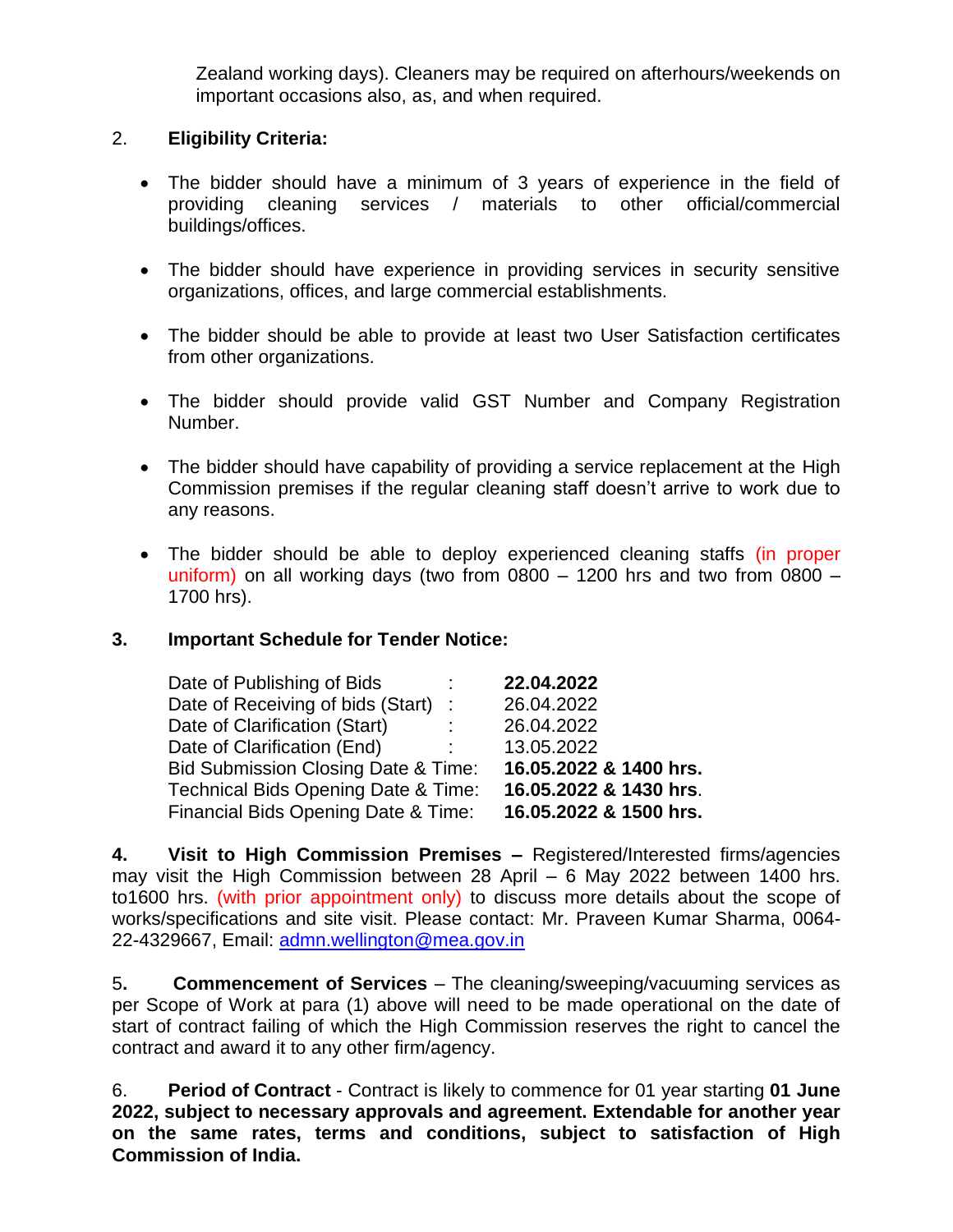7. **Instructions to bidders** - Bidders are required to submit their **Technical bids (as per Annexure-I) and Financial bids (as per Annexure-II)** in **two separate seal covered envelopes** by **16 May 2022 at 1400 hrs** at the address mentioned below. The High Commission, at its discretion may extend the deadline for submission of bids by amending the bidding documents, in which case all rights and obligations of the High Commission and the Bidders previously subject to the original deadline will thereafter be subject to the deadline as extended.

## **Address Details**:

High Commission of India, Level-2, Ranchhod Tower, 102-112, Lambton Quay, PO Box 4045, Wellington - 6011 E-mail: [hoc.wellington@mea.gov.in](mailto:hoc.wellington@mea.gov.in) & [admn.wellington@mea.gov.in](mailto:admn.wellington@mea.gov.in) Tel: +64-4-473 6390, Fax: +64-4-4990665

## 8. **Terms and conditions:**

- Bidders shall furnish all the data/information under the bidding documents to the complete satisfaction of the High Commission, failing which the Bid will be considered as incomplete and non-responsive and the High Commission reserves the right to reject the Bid.
- All data, information, documents, and any other materials submitted by the Bidders in the process of bidding and part of bidding documents, shall remain the exclusive property of the High Commission at all times.
- A prospective Bidder requiring any clarification may contact the High Commission in writing, either by post or email at least the four working days before the deadline for submission of the Bid.
- The price to be quoted by the Bidders shall be in **NZD on monthly basis**. The price shall include all taxes, miscellaneous services and duties. The prices quoted by the Bidder shall be kept open and valid for acceptance for a minimum period of Ninety (90) working days.
- The contract will be valid for a period one year from the date of acceptance by the High Commission of India and it could be extended for one more year on same terms and conditions, subject to satisfactory services by the Company
- The Bid shall contain no alterations, omissions or additions, overwriting except those to comply with instructions issued by the High Commission or as necessary to correct errors made by the Bidder, in which case the person or persons signing the Bid shall initial all such corrections.
- The High Commission reserves the right to accept/reject the Bid and does not bind itself to accept the lowest Bid or any Bid and can reject any or all of the bids or to scrap the RFP in whole or in part.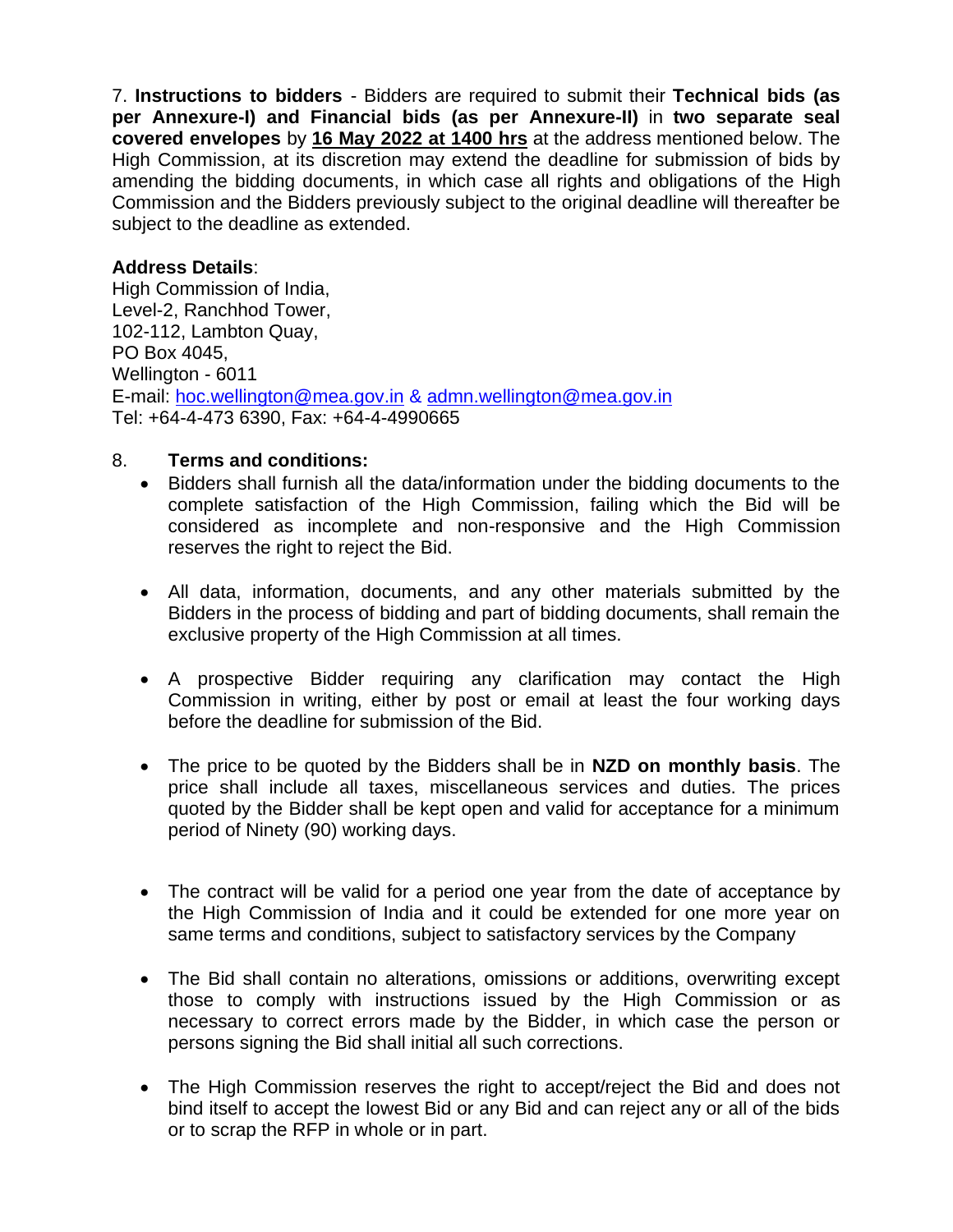- The successful Bidder should not sub-contract any part of the Scope of Work to be undertaken by them without written permission from the High Commission. The Bidder to whom the contract is awarded is solely responsible to the High Commission for the completion of the awarded contract.
- The successful bidder, on award of contract, must send the contract/acceptance in writing within 7 days of award of contract; otherwise, the contract may be awarded to the next successful bidder.
- No request for revision/increase of approved rates during the currency of the contract will be entertained.
- The Company must be registered under the relevant laws of the New Zealand Government and should have all applicable/appropriate licenses in its name, compliance with relevant law and regulations of New Zealand Government including labour law will be the sole responsibility of the company. They shall comply with all the requirements of taxes, fee and other statutory payment as are required by the concerned New Zealand authorities
- The service provider shall not pay wages which are lower than minimum wages fixed by the local authorities. Payment of other admissible benefits, if any, like bonus, leave etc. to the employees deputed at the High Commission of India will solely be the liability of the bidding company and not that of the High Commission of India. The company should agree to allow review of pay slips/banks statements of cleaning staff to cross-check the claim. Medical facility/health insurance for the cleaning staff will be sole responsibility of the company.
- Cleaning staff should be well trained and must be able to perform his/her duties efficiently.
- High Commission of India reserves the right to accept/reject any cleaning staff deployed by the Company.
- The company shall be responsible for the conduct/integrity of persons deputed for cleaning works at the premises and will also be responsible for any act of omissions or commissions on their part. The company shall vouch for their character and integrity and shall ensure that no person of doubtful antecedents, in any way, as associated with the cleaning work at the High Commission's premises. The company should provide details of cleaning staff to be engaged by the company for cleaning work in the High Commission.
- The company shall arrange for suitable reserve personnel in lieu of weekly off or leave period of the regular cleaning staff. No separate payment shall be made for such arrangements.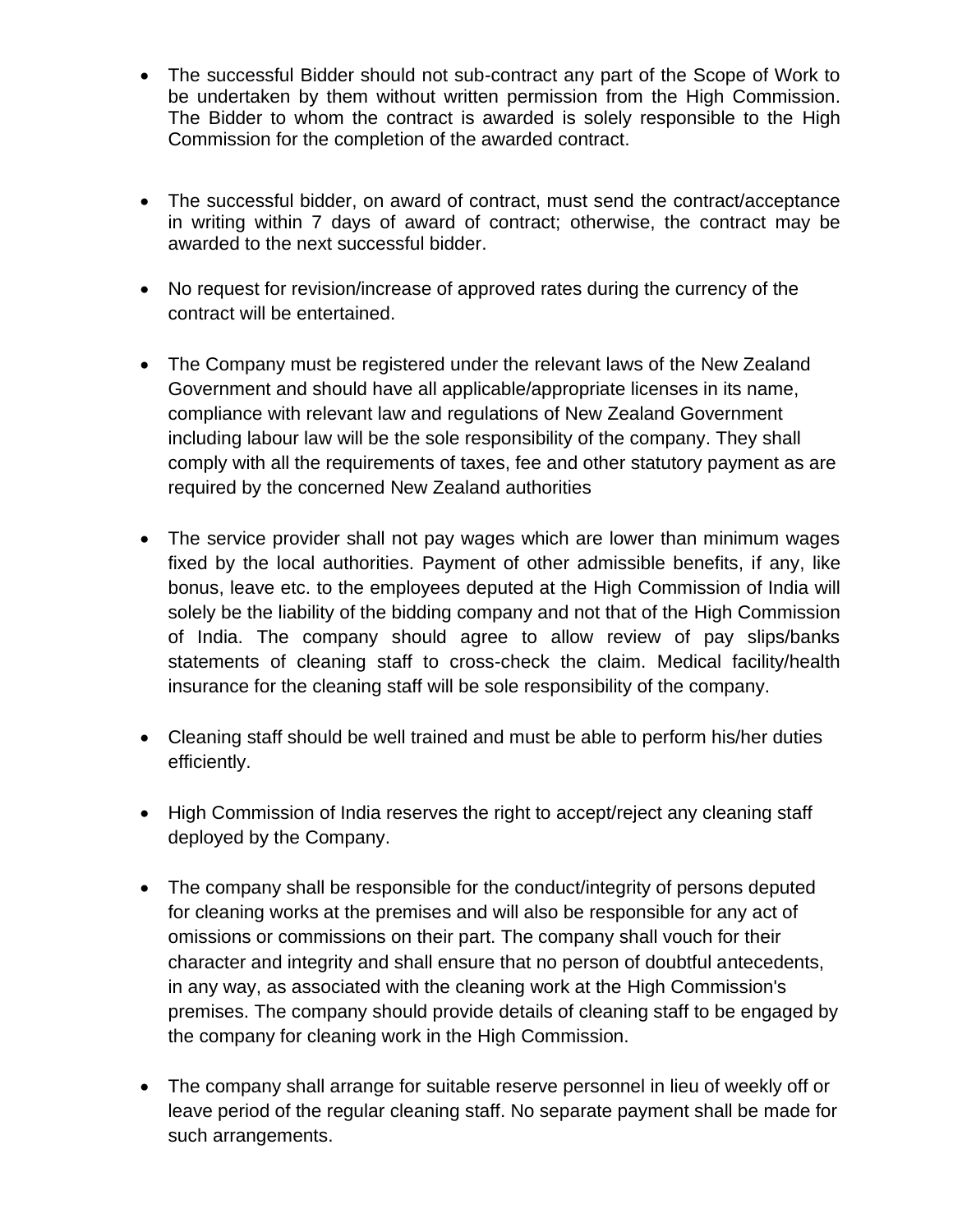• High Commission of India reserves the right to terminate the contract at any time by giving one month's advance notice. In case of deficiencies in the quality of services or for any violation of the provisions in the contract, or under exceptional circumstances as determined by the High Commission of India, the High Commission of India reserves the right to terminate the contract without notice. The Service Provider may terminate the contract by giving three months advance notice with justification for termination of services

9. **Terms of payment**: The bills for the services for a month must be prepared based on approved rates and submitted to the High Commission on monthly basis by the 10th of the succeeding month for effecting payment. The payment will be made within 10 working days after receipt of invoice from the company and satisfactory completion of job

\*\*\*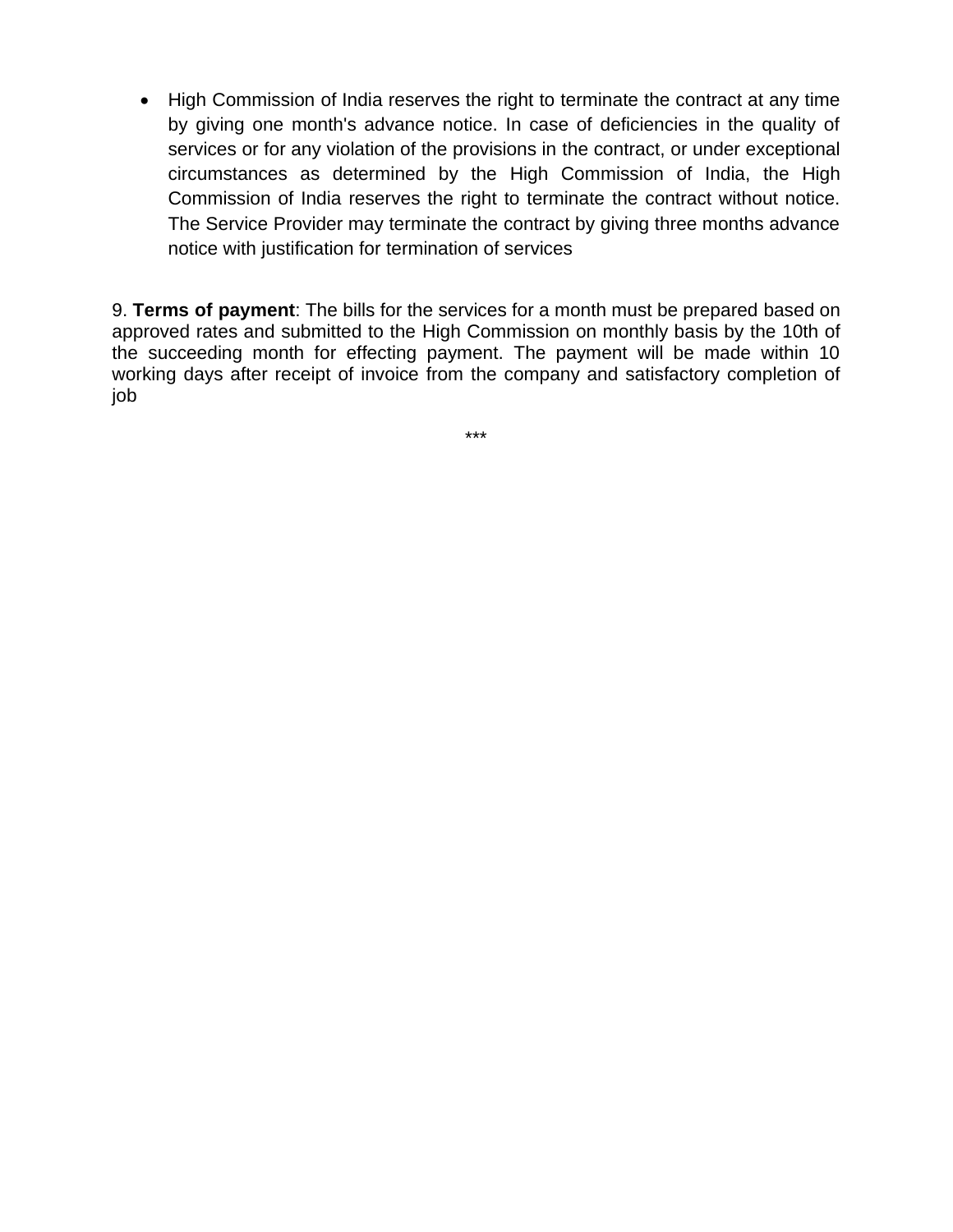## **Technical Bid (On the letter head of the company)**

For

Cleaning services at High Commission of India, Wellington

Dear Sir/Madam,

I/We, …………………………. Representative(s) of M/s……………………. solemnly declare that:

- I. I/We are submitting tender for the hiring of Cleaning Agency against Tender Notice No. WEL/867/1/2022 dated 22.04.2022.
- II. Myself or my parents do not have any relative working in the office of High Commission of India, Wellington.
- III. All information furnished by me/us in respect of fulfillment of eligibility criteria and other information given in this tender is complete, correct and true.
- IV. All documents/credentials submitted along with this tender are genuine, authentic, true, and valid.
- V. The price-bid submitted by me/us is "WITHOUT ANY CONDITION".
- VI. I/We have not been banned/de-listed by any Government or Quasi Government agencies or PSUs.
- VII. If any information or document submitted is found to be false/incorrect, High Commission may cancel my/our Tender and can take any action as deemed fit including termination of the contract, forfeiture of all dues including Earnest Money, if any, and blacklisting of my/our firm and all partners of the firm etc.
- VIII. If this offer is accepted, we will commence the services immediately or as agreed on receipt of work order and signing of Service Agreement.
- IX. All the terms and conditions of the tender are acceptable to us.

Yours sincerely

(Signature of Tenderer) Date:

**Enclosures**: All documents such as experience certificate, user certification certificate and tax/register number details.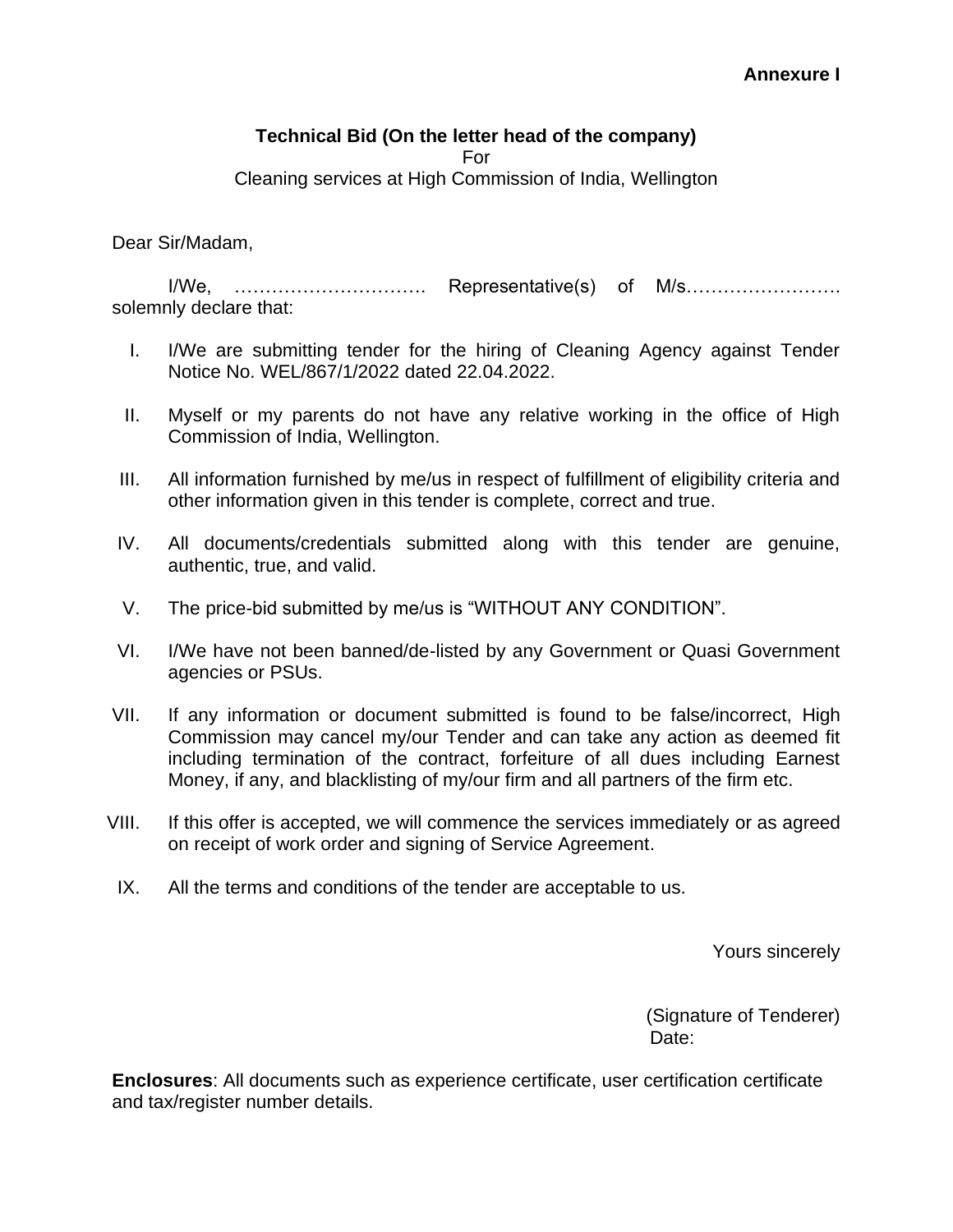#### Introduction and Credentials of Bidder/Technical Information (Proforma to be submitted with Technical Bid by the Bidder)

- 1. Name of Company:
- 2. Address of the Registered Office:
- 3. Correspondence address:
- 4. Contact details:
	- a) Telephone No. :
	- b) E-mail:

| S. No. | Requirements                                                                                                                                                                     | Response |
|--------|----------------------------------------------------------------------------------------------------------------------------------------------------------------------------------|----------|
| 1.     | Brief introduction of the company                                                                                                                                                |          |
|        | Previous experience in the field (minimum three<br>years)                                                                                                                        |          |
|        | Total number of regular employees with the company                                                                                                                               |          |
|        | Annual turnover of the company for the last two<br>years. Whether the firm has suffered loss in any of<br>previous 5 ears.                                                       |          |
|        | Registration certificate and license for the services                                                                                                                            |          |
| 2.     | Details of work plan and methodology for undertaking<br>the job                                                                                                                  |          |
| 3.     | List of other embassies or reputed organizations<br>where the company is providing similar services.<br>Whether the company is providing similar services in<br>other countries? |          |
| 4.     | What system does the company follow to monitor<br>functioning/performance of cleaning staff                                                                                      |          |

Date & Signature of bidder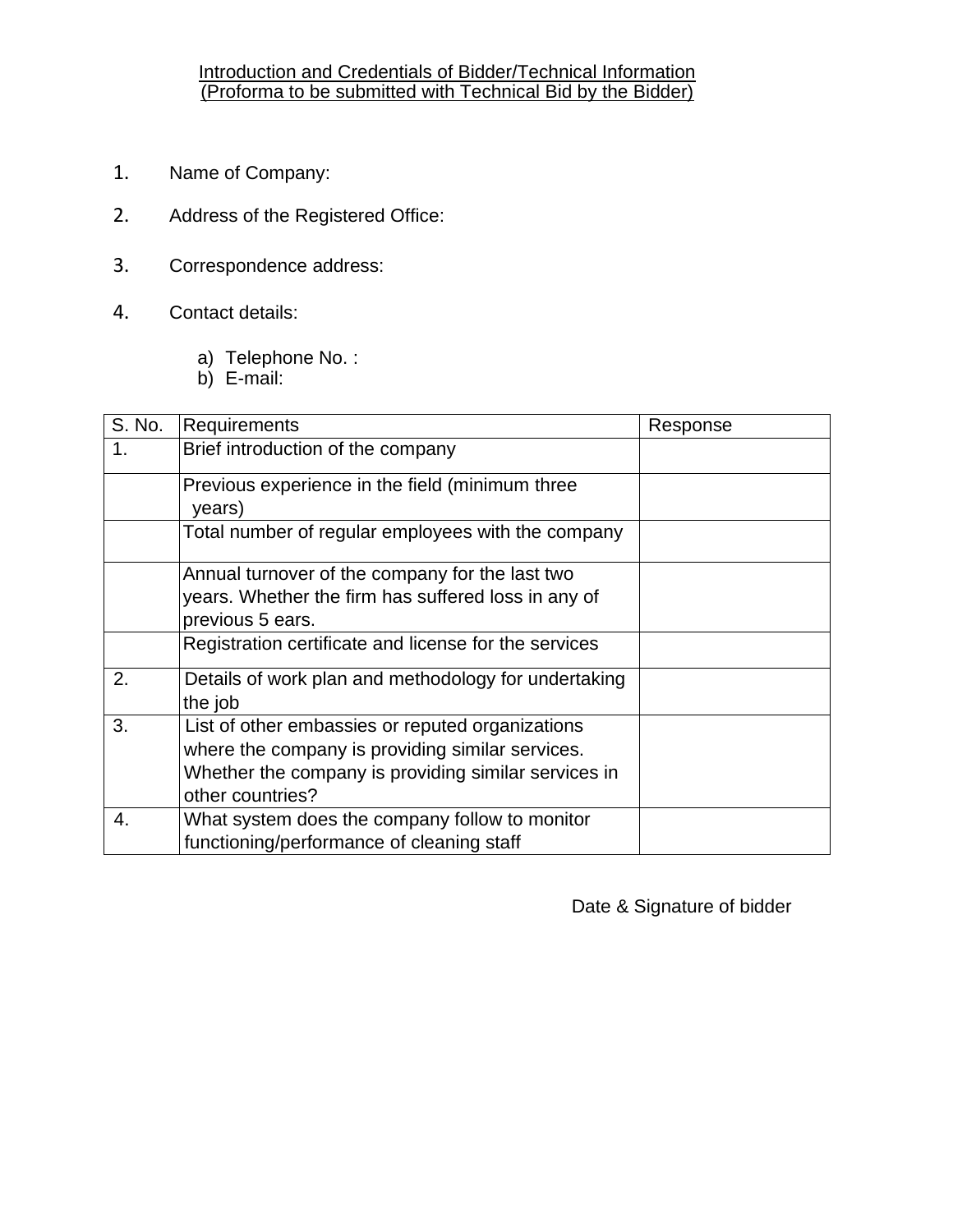**Annexure II** 

# **Financial Bid (On the letter head of the company)**

For

Cleaning services at High Commission of India, Wellington

| S.No. | Job<br>particulars/cate<br>gory                                                                                                                      | No. of<br>cleaning staff                   | <b>Monthly</b><br>Rate per<br>cleaning<br>staff<br>(in NZD) | <b>Total</b><br>monthly<br><b>Rate for</b><br>cleaning<br><b>staff</b><br>(in NZD) | <b>Total</b><br><b>Invoice</b><br>amount<br>per<br>month<br>(in NZD) | <b>Remarks</b> |
|-------|------------------------------------------------------------------------------------------------------------------------------------------------------|--------------------------------------------|-------------------------------------------------------------|------------------------------------------------------------------------------------|----------------------------------------------------------------------|----------------|
| 1.    | Cleaning Staff-As<br>required to carry out<br>the scope of work.<br>Preferably<br>the<br>in.<br>morning<br>between<br>(0800-1200 or<br>as<br>agreed) | (Please mention<br>the number of<br>staff) |                                                             |                                                                                    |                                                                      |                |
| 2.    | <b>Cleaning Staff to</b><br>attend to general<br>cleaning during<br>office hours (900-<br>1700)                                                      | One                                        |                                                             |                                                                                    |                                                                      |                |
| 3.    | Any other<br>expenditure                                                                                                                             |                                            |                                                             |                                                                                    |                                                                      |                |
|       | GST, if any                                                                                                                                          |                                            |                                                             |                                                                                    |                                                                      |                |
|       | <b>Total monthly</b><br>charges                                                                                                                      |                                            |                                                             |                                                                                    |                                                                      |                |
|       |                                                                                                                                                      |                                            |                                                             |                                                                                    |                                                                      |                |

|    | <b>Cleaning Staff-</b><br>after office hours-                 | Per hour rate                               | NZ\$ (ex GST) |  |
|----|---------------------------------------------------------------|---------------------------------------------|---------------|--|
| 5. |                                                               | After event cleaning of multi-purpose hall, | NZ\$ (ex GST) |  |
|    | Catering Kitchen, Atrium and common<br>areas used for events. |                                             |               |  |

| 6. | Cost of consumable/<br>cleaning materials/<br>miscellaneous items<br>related to cleaning | NZ\$ (ex GST)<br>Vendor must submit a list of materials with<br>price thereon.<br>High Commission of India may choose to |  |
|----|------------------------------------------------------------------------------------------|--------------------------------------------------------------------------------------------------------------------------|--|
|    |                                                                                          | supply its own cleaning materials                                                                                        |  |

Signature (Authorized Signatory) Designation: Date: Seal: